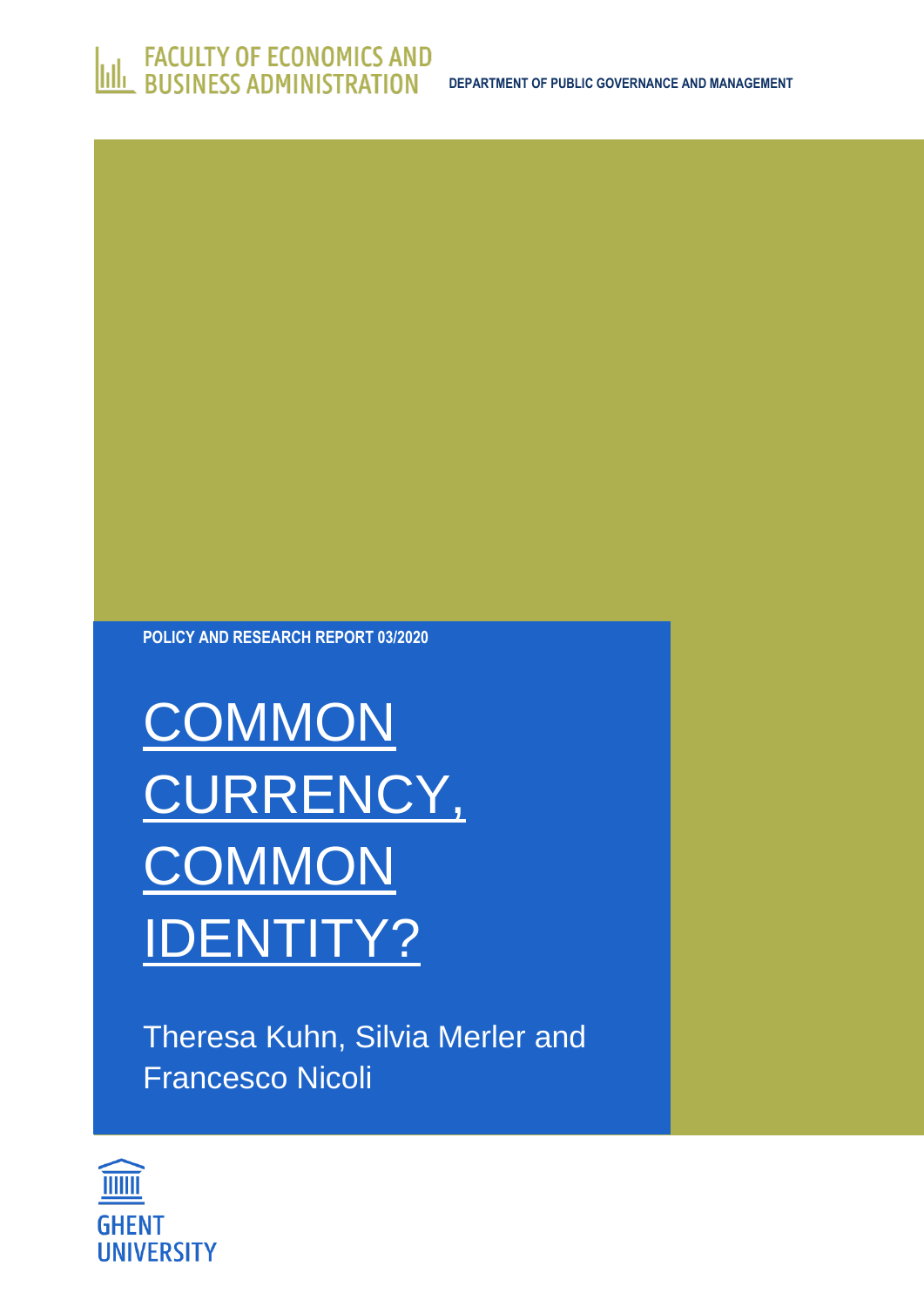## COMMON CURRENCY, COMMON IDENTITY?

**Does European institution building in key areas of national sovereignty go hand in hand with the emergence of a common identity among European citizens? Drawing on a new study, Fedra Negri, Francesco Nicoli and Theresa Kuhn show that the introduction of the Euro has fostered European identity, leading to a small but significant decrease (-3%) in the share of people who identify only with their nation and not with the EU.**

Note: [a longer version of this piece](https://blogs.lse.ac.uk/europpblog/2020/11/13/common-currency-common-identity-how-the-euro-has-fostered-a-european-identity/) has appeared on the London School of Economics's Europp Blog. [The full academic paper](https://journals.sagepub.com/doi/full/10.1177/1465116520970286) can be downloaded here on the website of the Journal European Union Politics.

Over the past few decades, the European Union (EU) has acquired important powers in policy areas that are intrinsically linked to national sovereignty. Among them, the Euro. From its onset, the Euro was intended to be more than a mere instrument for economic exchange. It was to provide a symbol of collective identity that could be tangibly experienced, not only by national and European political élites, but also by a much wider audience of European citizens as they engage in cross-border exchanges, purchases, and interactions. A common currency is in fact one of the most visible 'identity [markers'](https://www.jstor.org/stable/10.7591/j.ctt7v8r0) that shapes the EU as a [taken-for-granted](https://oxford.universitypressscholarship.com/view/10.1093/acprof:oso/9780198716235.001.0001/acprof-9780198716235) social fact and helps in building an imagined community.

Almost two decades after the currency changeover, can we say that the Euro has helped make the European society real in people's minds? If so, then the introduction of the Euro must be associated with a lower share of strongly nationalist people. Furthermore, this effect would probably not happen overnight, but rather build up over time.

Using advanced econometric techniques, we provide a formal test of these two hypotheses. We use the well known Eurobarometer surveys, from which we extract public opinion polls over the years; and we combine these with macroeconomic indicators from Eurostat. We look at 26 EU member states, observed in the period from 1996 to 2017 (the UK is included as it was a member state in the sample period; Cyprus and Croatia are excluded due to missing data). According to their year of accession to the EU and to data availability, countries are observed from 1996 (15 countries) or 2004 (11 countries) to 2017.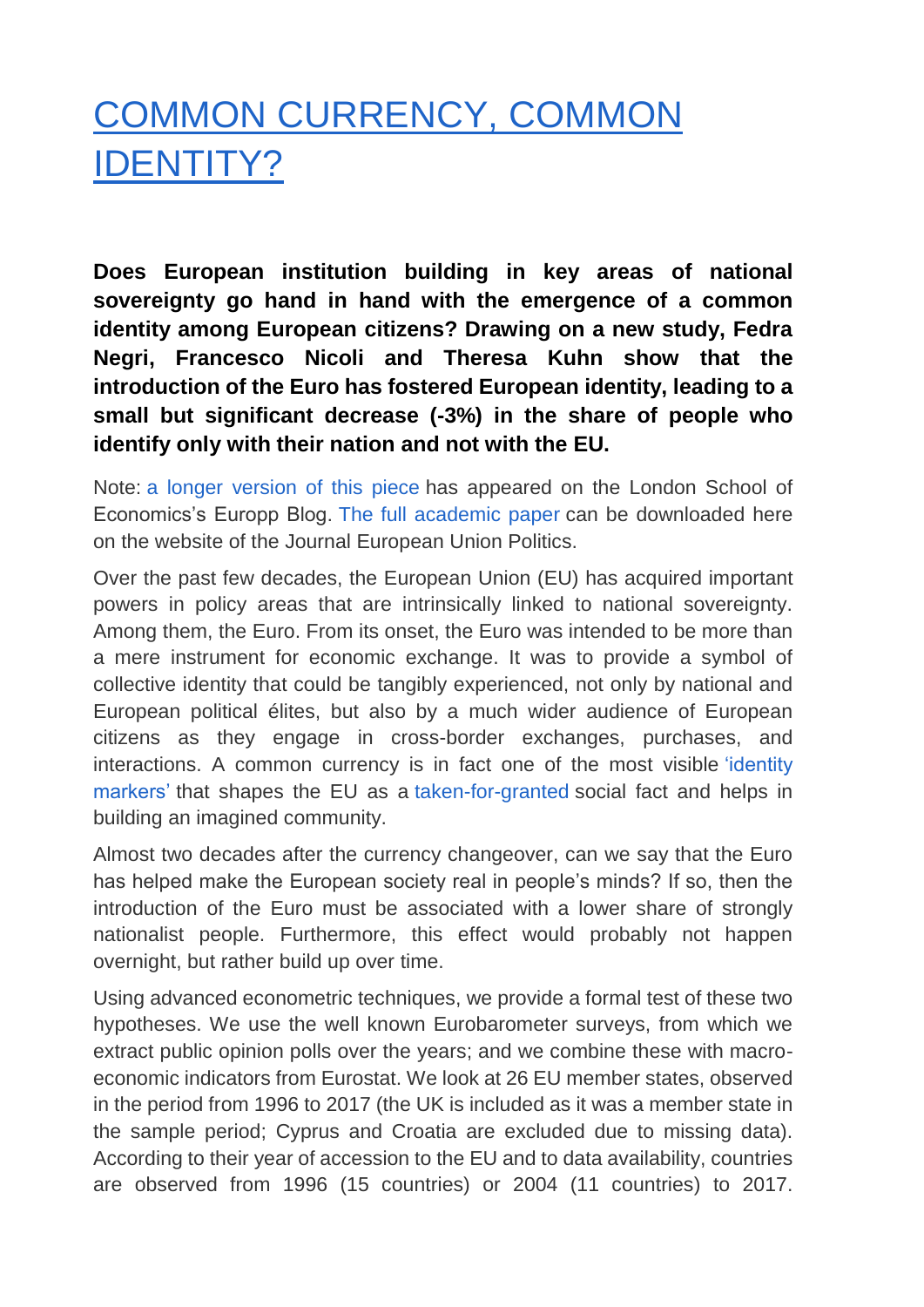our empirical results align partially with our expectations. To start with, they show that, immediately after its introduction, the Euro became a symbol affecting Europeans' feelings of belonging towards Europe. The adoption of the Euro is associated with a modest but robust reduction in the share of nationalist citizens of about 3%.

A change of 3% overall may seem like a small number, but how important is really this effect? If we put together the overall average, for all years, of the share of nationalist people in all studied countries, this corresponds to about 44% of the total. A change of 3% triggered by the adoption of the Euro is not as negligible as it may seem, especially because it is enough to ensure that nationalists move from being the strongest group, to the second one (being replaced in the first position by those who have mixed national-European feelings). Moreover, it is worth noting that the Euro is not the only supranational institution affecting European citizens' ordinary lives. Thus, there are reasons to believe that, together, European institutions are capable of building and fostering collective identities in a substantial way.

Our second question pertained the timing: is this a quick effect, or does it build slowly over time? Our results show that institutions like the Euro represent "trigger-moments": their cultural effects may be long-lived, but happen fast and do not increase further with time. This suggests that the novelty and media exposure that these profound European-level changes produce are essential in shaping people's views of their relationship to Europe: once the limelight is off and these institutions have become part of our daily routines, they become exactly that: a piece of Europe so embedded in everyday life, we don't even really notice any longer.

While the lack of common European identity is often used as a rhetorical artefact to constrain the construction of supranational institutions, our study suggests instead that integration processes could benefit from institutional reforms carrying a symbolic as well as practical meaning for everyday life. All in all, our study suggests that common identities may stem from the construction of state powers, insofar as these contribute to creating the conditions that allow meaningful social interactions shaping our views of ourselves and the continent we live in.

For more information, see the authors' accompanying study in the Journal of European Union Politics.